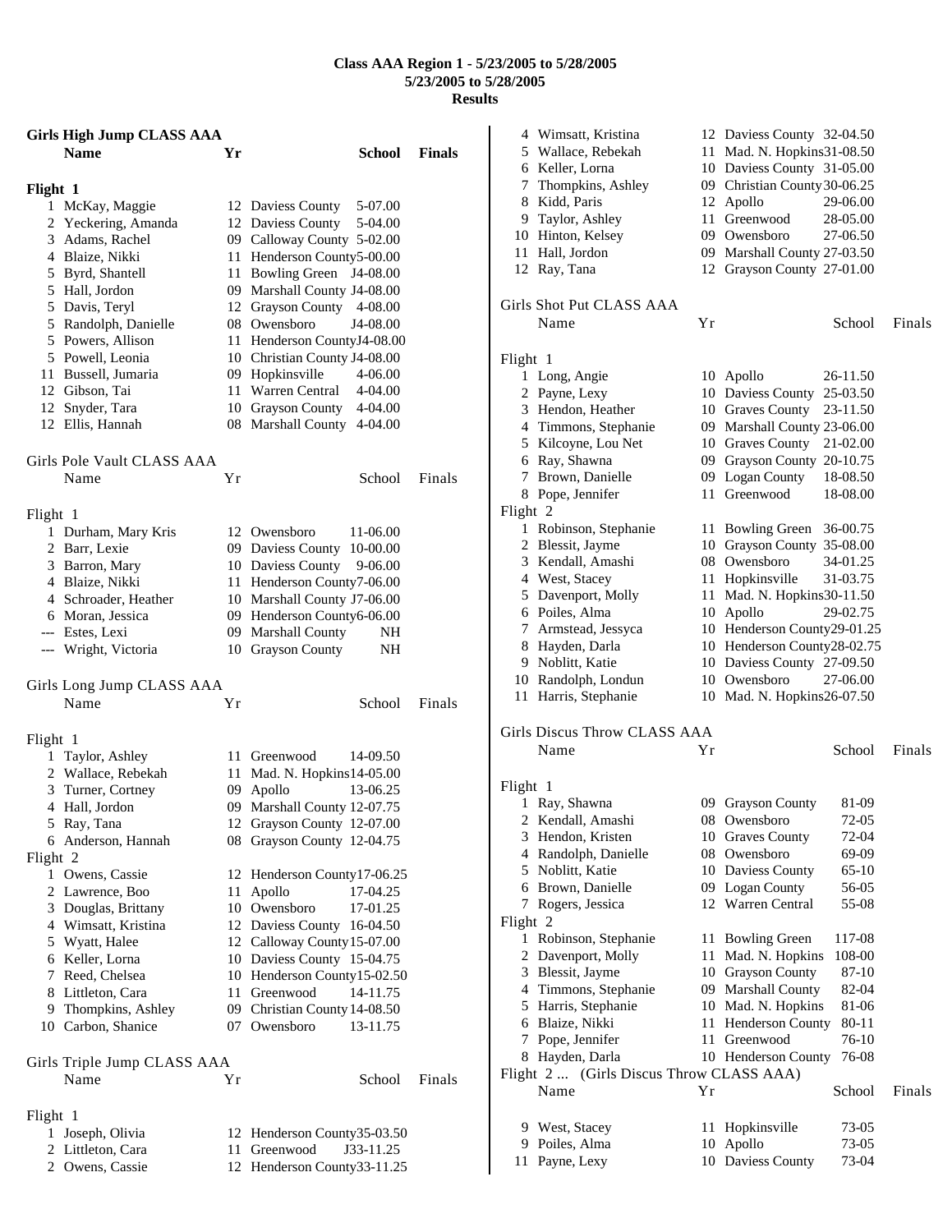### Class AAA Region 1 - 5/23/2005 to 5/28/2005 5/23/2005 to 5/28/2005 Results

|          | 12 Thomas, Olivia         |    | 08 Marshall County<br>71-07    |        |
|----------|---------------------------|----|--------------------------------|--------|
|          | Boys High Jump CLASS AAA  |    |                                |        |
|          | Name                      | Υr | School                         | Finals |
| Flight 1 |                           |    |                                |        |
|          | 1 Larson, Tyler           |    | 11 Marshall County 6-04.00     |        |
|          | 2 Goods, Johnathan        |    | 11 Christian County J6-00.00   |        |
|          | 2 Bussell, Stanley        |    | 11 Christian County 6-00.00    |        |
|          | 2 Johnson, Chris          |    | 10 Bowling Green<br>$J6-00.00$ |        |
|          | 2 Allred, Brad            |    | 12 Graves County<br>$J6-00.00$ |        |
|          | 6 Bohrman, Joey           |    | 11 Marshall County 5-10.00     |        |
|          | 7 Taylor, Emanuel         |    | 10 Hopkinsville<br>5-08.00     |        |
|          | 7 Sims, Zach              |    | 11 Graves County<br>5-08.00    |        |
|          | 7 Dossey, Aaron           |    | 10 Calloway County 5-08.00     |        |
|          | 7 Greco, Nick             |    | 09 Daviess County<br>5-08.00   |        |
|          | 7 Huskey, Michael         |    | 11 Warren Central<br>5-08.00   |        |
|          | 12 Harris, Ike            |    | 10 Bowling Green<br>5-06.00    |        |
|          | 12 Teer, Landon           |    | 12 Henderson County5-06.00     |        |
|          | 14 Irwan, Robert          |    | 12 Calloway County 5-02.00     |        |
|          | 14 Fields, Michael        |    | 11 Warren Central<br>5-02.00   |        |
|          | 16 Chapman, Vince         |    | 11 Greenwood<br>5-00.00        |        |
|          | 16 Dickerson, John        |    | 11 Grayson County<br>5-00.00   |        |
|          | --- Swift, Chris          |    | 09 Owensboro<br>NH             |        |
|          | --- Jackson, Malcolm      |    | 10 Henderson County<br>NH      |        |
|          | --- Carter, Boone         |    | 09 Grayson County<br>NΗ        |        |
|          | Boys Pole Vault CLASS AAA |    |                                |        |
|          | Name                      | Υr | School                         | Finals |
|          |                           |    |                                |        |
| Flight 1 | 1 Smith, Chad             |    | 12 Henderson County 13-00.00   |        |
| 1        | Smith, Josh               |    | 10 Grayson County J13-00.00    |        |
|          | 3 Flaspoehler, Caleb      |    | 10 Daviess County 12-06.00     |        |
|          | 4 Whitaker, Rhett         |    | 09 Daviess County 11-00.00     |        |
|          | 5 Cathey, Joel            |    | 12 Marshall County 10-00.00    |        |
|          | 6 Byrd, Chad              |    | 10 Grayson County J9-06.00     |        |
|          | 6 McKinley, Joseph        |    | 10 Owensboro<br>J9-06.00       |        |
|          | 6 Hobson, Adam            |    | 09 Henderson County9-06.00     |        |
|          | 9 Williams, Alan          |    | 09 Marshall County 8-06.00     |        |
|          | --- Kirk, David           |    | 11 Owensboro NH                |        |
|          |                           |    |                                |        |
|          | Boys Long Jump CLASS AAA  |    |                                |        |
|          | Name                      | Υr | School                         | Finals |
| Flight 1 |                           |    |                                |        |
| 1        | Sanders, Rob              |    | 10 Daviess County 18-04.50     |        |
|          | 2 Gillham, Jesse          |    | 10 Henderson County 17-10.25   |        |
|          | 3 Stembridge, Eric        |    | 10 Graves County<br>17-08.75   |        |
|          | 4 Evans, Phillip          |    | 09 Apollo<br>17-03.00          |        |
|          | 5 Runsvold, Philip        |    | 11 Grayson County 16-11.00     |        |
|          | 6 Irwan, Robert           |    | 12 Calloway County 16-08.00    |        |
|          | 6 Jarvis, David           |    | 11 Apollo<br>16-08.00          |        |
|          | 8 Maddy, Sammy            |    | 10 Daviess County 16-03.75     |        |
|          | 9 Carwile, Wes            |    | 09 Grayson County 14-11.00     |        |
|          | 10 Green, Orlando         |    | 07 Mad. N. Hopkins12-05.50     |        |
| Flight 2 |                           |    |                                |        |
| 1        | Skinner, Lee              |    | 11 Owensboro<br>20-07.00       |        |
|          | 2 Harris, Ike             |    | 10 Bowling Green<br>20-05.00   |        |
|          | 3 Hayden, Josh            |    | 09 Owensboro<br>20-00.25       |        |
|          | 4 Davis, Kwinn            |    | 10 Mad. N. Hopkins19-11.75     |        |

|          | 5 Bohrman, Joey                     |    | 11 Marshall County 19-10.00      |        |
|----------|-------------------------------------|----|----------------------------------|--------|
|          | 6 Barnett, Gary                     |    | 12 Warren Central 19-04.00       |        |
|          | 7 Bussell, Stanley                  |    | 11 Christian County 19-03.50     |        |
|          | 8 Frick, Jaren                      |    | 10 Graves County 18-11.25        |        |
|          | 9 Tucker, Chris                     |    | 10 Bowling Green<br>18-09.00     |        |
|          | 10 Baker, Brent                     |    | 11 Marshall County 17-08.00      |        |
|          | 11 Teer, Landon                     |    | 12 Henderson County17-04.00      |        |
|          | 12 Fields, Michael                  |    | 11 Warren Central 17-02.50       |        |
|          |                                     |    |                                  |        |
|          | Boys Triple Jump CLASS AAA          |    |                                  |        |
|          | Name                                | Υr | School                           | Finals |
|          |                                     |    |                                  |        |
|          |                                     |    |                                  |        |
| Flight 1 |                                     |    |                                  |        |
| 1        | Hibbitt, Avery                      |    | 10 Bowling Green<br>37-03.25     |        |
|          | 2 Huskey, Michael                   |    | 11 Warren Central<br>37-01.50    |        |
|          | 3 Mitchell, Jeremy                  |    | 10 Marshall County 35-09.75      |        |
|          | 4 Evans, Phillip                    |    | 09 Apollo<br>35-06.25            |        |
|          | 5 Teer, Landon                      |    | 12 Henderson County34-09.50      |        |
|          | 6 Lee, Owen                         |    | 09 Apollo<br>34-00.00            |        |
|          | 7 Sapp, Eric                        |    | 10 Owensboro<br>33-00.75         |        |
|          | 8 Williams, Scott                   |    | 08 Marshall County 31-07.50      |        |
|          | 9 Kaercher, Tom                     |    | 10 Grayson County 31-01.50       |        |
|          | 10 Greco, Nick                      |    | 09 Daviess County 30-04.75       |        |
| Flight 2 |                                     |    |                                  |        |
| 1        | Skinner, Lee                        |    | 11 Owensboro<br>40-02.75         |        |
|          | 2 Bussell, Stanley                  |    | 11 Christian County 39-09.50     |        |
|          | 3 Logsdon, Nathan                   |    | 12 Daviess County 38-10.00       |        |
|          | 4 Davis, Kwinn                      |    | 10 Mad. N. Hopkins38-08.75       |        |
|          | 5 Barnett, Gary                     |    | 12 Warren Central 38-07.00       |        |
|          | 6 Coleman, Eric                     |    | 10 Hopkinsville<br>38-04.75      |        |
| 7        | Stembridge, Eric                    |    | 10 Graves County<br>38-00.50     |        |
| 8        | Mudd, Jesse                         |    | 11 Grayson County 37-10.00       |        |
| 9.       | Jackson, Malcolm                    |    | 10 Henderson County37-08.00      |        |
|          | 10 Tucker, Chris                    |    | 10 Bowling Green 37-01.75        |        |
|          |                                     |    |                                  |        |
|          |                                     |    |                                  |        |
|          | Boys Shot Put CLASS AAA<br>Name     | Yr | School                           | Finals |
|          |                                     |    |                                  |        |
|          |                                     |    |                                  |        |
| Flight 1 |                                     |    |                                  |        |
|          | 1 Wright, Brad                      |    | 09 Apollo<br>41-05.00            |        |
|          | 2 Whitworth, Parker                 |    | 11 Daviess County 39-05.00       |        |
| 3        | Dumas, Jermaine                     |    | 09 Owensboro<br>36-06.50         |        |
|          | 4 Collins, Ben                      |    | 10 Christian County 36-00.75     |        |
| 5        | Sunkett, Michael                    |    | 10 Christian County 35-05.50     |        |
| 6        | Phillips, Cabel                     |    | 11 Greenwood<br>35-04.25         |        |
| 7        | Herron, Graham                      |    | 12 Henderson County34-04.25      |        |
| 8        | Miller, Zach                        |    | 10 Calloway County 33-01.75      |        |
| 9        | Johnson, Randy                      |    | 09 Grayson County 32-05.25       |        |
|          | 10 Brown, Travis                    |    | 25-11.75<br>08 Ohio County       |        |
|          | Flight 2  (Boys Shot Put CLASS AAA) |    |                                  |        |
|          | Name                                | Yr | School                           | Finals |
|          |                                     |    |                                  |        |
| Flight 2 |                                     |    |                                  |        |
| 1        | Taitt, Matt                         | 12 | <b>Bowling Green</b><br>55-06.50 |        |
| 2        | Soverns, Brian                      | 11 | Grayson County 53-09.00          |        |
| 3        | Maddox, Julius                      |    | 12 Owensboro<br>50-07.50         |        |
| 4        | Boyd, Blake                         |    | 12 Mad. N. Hopkins48-11.50       |        |
|          | 5 Brown, Aaron                      |    | 12 Ohio County<br>44-09.75       |        |
| 6        | Hines, Stuart                       |    | 10 Bowling Green                 |        |
|          |                                     |    | 44-07.50                         |        |
| 7<br>8   | Osborne, Brandon                    | 11 | Logan County<br>43-05.50         |        |
|          | Pierce, Kurt                        | 11 | Marshall County 41-11.00         |        |